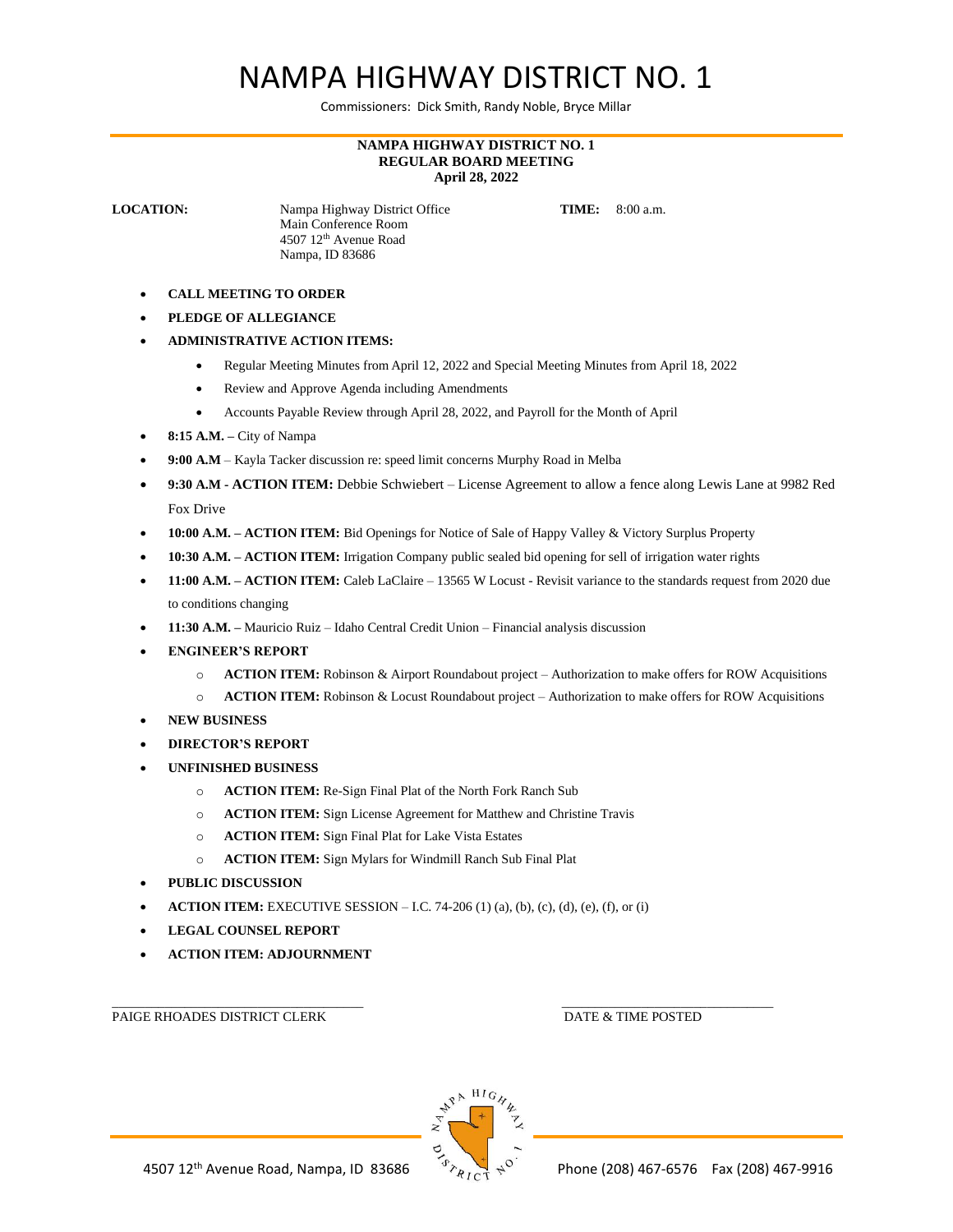## **NAMPA HIGHWAY DISTRICT NO. 1 REGULAR MEETING**

**PRESENT:** Commissioner Dick Smith and Commission Bryce Millar; Director Devin Muchow; Engineer Nick Lehman; District Clerk Paige Rhoades; Right-of-Way Agent Eddy Thiel; Assistant Engineer Noble Lafferty

**GUESTS:** Jim Hyslop; Kayla Packer; Don Mirgon; Debbie & Mike Schwiebert; Roger Schober; Caleb LaClaire

**ABSENT:** Commissioner Randy Noble

Chairman Dick Smith called the meeting to order at 8:00 a.m. and all present said the Pledge of Allegiance.

Commissioner Millar made a MOTION to approve the Regular Meeting Minutes from April 12, 2022, and Special Meeting Minutes from April 18, 2022. Commissioner Smith SECONDED the motion. MOTION CARRIED.

Commissioner Millar made a MOTION to approve the agenda with that amendment. Commissioner Smith SECONDED the motion. MOTION CARRIED.

Commissioner Smith made a MOTION to approve Accounts Payable through April 28, 2022, and Payroll for the month of April. Commissioner Millar SECONDED the motion. MOTION CARRIED.

ROW Agent Thiel presented the Board with the Final Plat for the North Fork Ranch Subdivision for re-sign. Commissioner Millar made a MOTION to authorize the Chairman to sign the Final Plat for the North Fork Ranch Subdivision. Commissioner Smith SECONDED the motion. MOTION CARRIED.

ROW Agent Thiel presented the Board with the Final Plat for Lake Vista Estates. Commissioner Millar made a MOTION to authorize the Chairman to sign the Final Plat for Lake Vista Estates. Commissioner Smith SECONDED the motion. MOTION CARRIED.

ROW Agent Thiel presented the Board with the Final Plat for the Windmill Ranch Subdivision. Commissioner Smith made a MOTION to authorize the Chairman to sign the Final Plat for the Windmill Ranch Subdivision. Commissioner Millar SECONDED the motion. MOTION CARRIED.

ROW Agent Thiel presented the Board with the License Agreement for Matthew & Christine Travis. Commissioner Millar made a MOTION to authorize the Chairman to sign the License Agreement for the Matthew & Christine Travis. Commissioner Smith SECONDED the motion. MOTION CARRIED.

District Engineer Nick Lehman began the Engineer's work report.

For the Middleton & Orchard Signal Project, Engineer Lehman advised the Board that Knife River is still working on the road section and the concrete work. Engineer Lehman advised the Board that paving should start next week.

For Robinson & Locust Roundabout, Engineer Lehman advised the Board that Engineer Lehman has sent all the documentation for condemnation to Attorney Jay Kiiha. Parametrix and Staff is still working on the revisions for Mr. Henrickson with the possibility of a license agreement for the irrigation well.

For Robinson & Airport Roundabout, Engineer Lehman advised the Board that John Hill will be meeting with Mr. McNelis' attorney Vaughn Fisher on Tuesday, and they will be discussing a counteroffer.

For the City of Nampa MOU, Engineer Lehman has not heard back from anyone at the city since the MOU was sent over.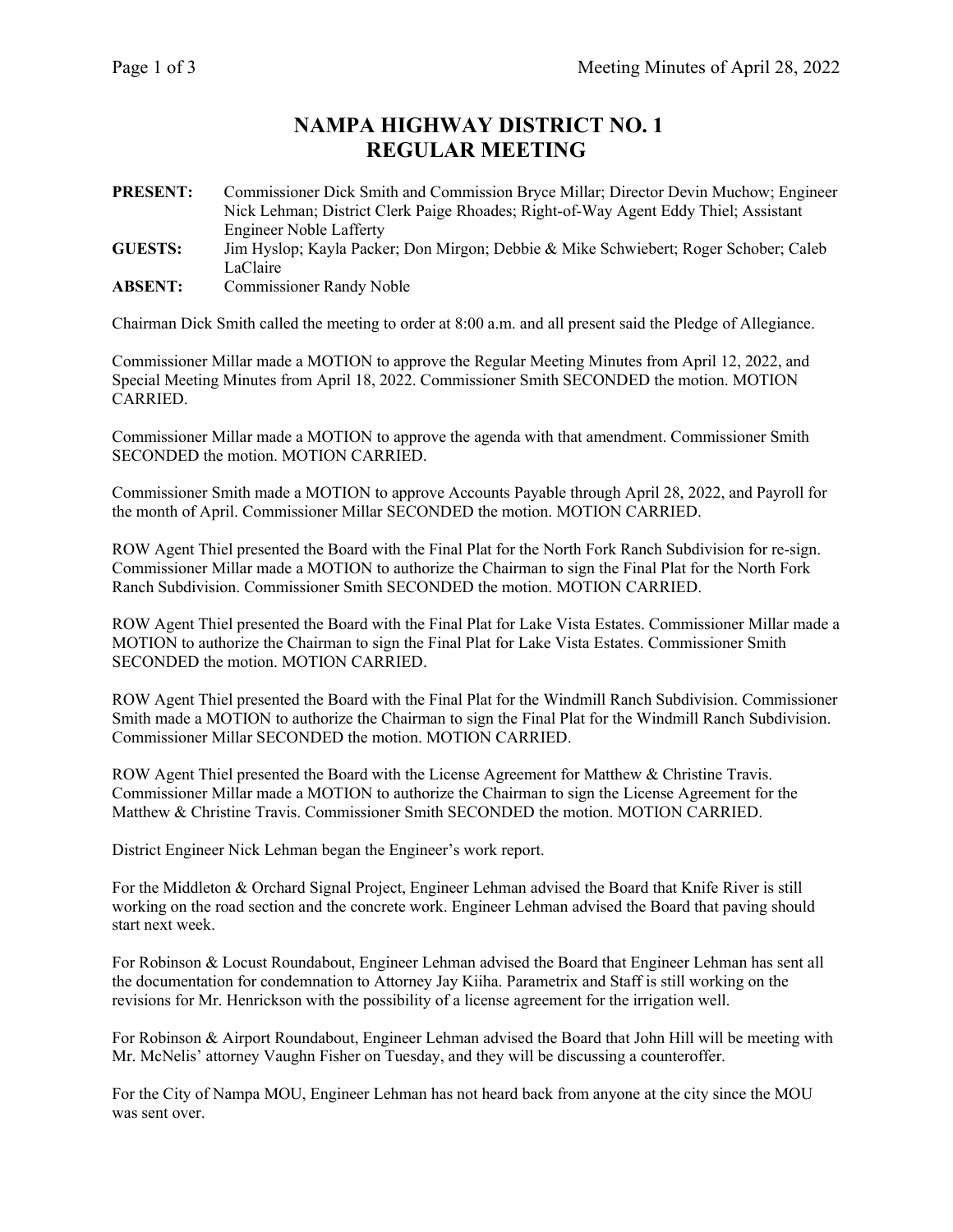For Robinson & Kuna Roundabout, Assistant Engineer Noble Lafferty presented the Board with two concepts that have been submitted by Kittelson. Kittelson and Associates will be here at the next meeting on May 12, 2022, to present the two concepts to the Board and answer any question regarding the project. Assistant Engineer Lafferty advised the Board that the Public Information Meeting will be held on May 24, 2022, at the Nampa Highway District.

Assistant Engineer Noble Lafferty advised the Board that he has gotten a quote for a new Wi-Fi system from Stability Networks. He advised the Board that the current Wi-Fi system isn't powerful enough to service the entire office building as well as the shop. The new system will install a new unit for the office use as well as a W<sub>i-Fi</sub> signal booster in the shop so that they can access the internet with the new piece of equipment that is used to diagnose issues with equipment. After discussion, the Board gave Assistant Engineer the approval to have Stability Network install the new Wi-Fi system for \$5,175.58.

This completed the Engineer's work report.

Director Muchow began his work report.

Director Muchow presented the Board with a letter from Attorney Dave Wynkoop.

Director Muchow presented the Board with the Shop Report.

Director Muchow advised the Board that the Bridge crew is currently working on preparations for painting the roads throughout the district.

Director Muchow advised the Board that the Road crew is working on Lewis Lane between Robinson and McDermott. Idaho Materials has paved the test strip on Farner Road on Friday and staff is waiting for the results.

Director Muchow advised the Board that he has not heard back from either chip seal oil suppliers regarding a piggyback offer, therefore the plan at this time is to skip chip seal for this year.

Director Muchow advised the Board that staff is starting to work on budget for next fiscal year and that Assistant Nicole Barlow is looking for an idea of what percentages for wages they would like to do for the year. Commissioner Smith and Commissioner Millar advised Director Muchow that they would like to wait until Commissioner Noble was present.

Director Muchow presented the Board with numbers for the equipment on buyback with Western States Equipment for next fiscal year.

This completed the Director's work report.

At 9:00 a.m., Kayla Packer and Don Mirgon appeared before the Board to discuss their concerns regarding the speed limit on Murphy Road in Melba. The Board advised them of the policy for changing or modifying speed limits. The Board advised Ms. Packer that staff will investigate their concerns. Chairman Smith thanked Ms. Packer and Mr. Mirgon for their concerns and for attending the meeting.

At 9:30 a.m., Mike & Debbie Schwiebert appeared before the Board to discuss obtaining a License Agreement to allow a fence along Lewis Lane and their property on Red Fox Drive. ROW Agent Eddy Thiel discussed the details of the Schwieberts request. Commissioner Millar made a MOTION to approve the License Agreement to allow the fence along Lewis Lane. Commissioner Smith SECONDED the motion. MOTION CARRIED.